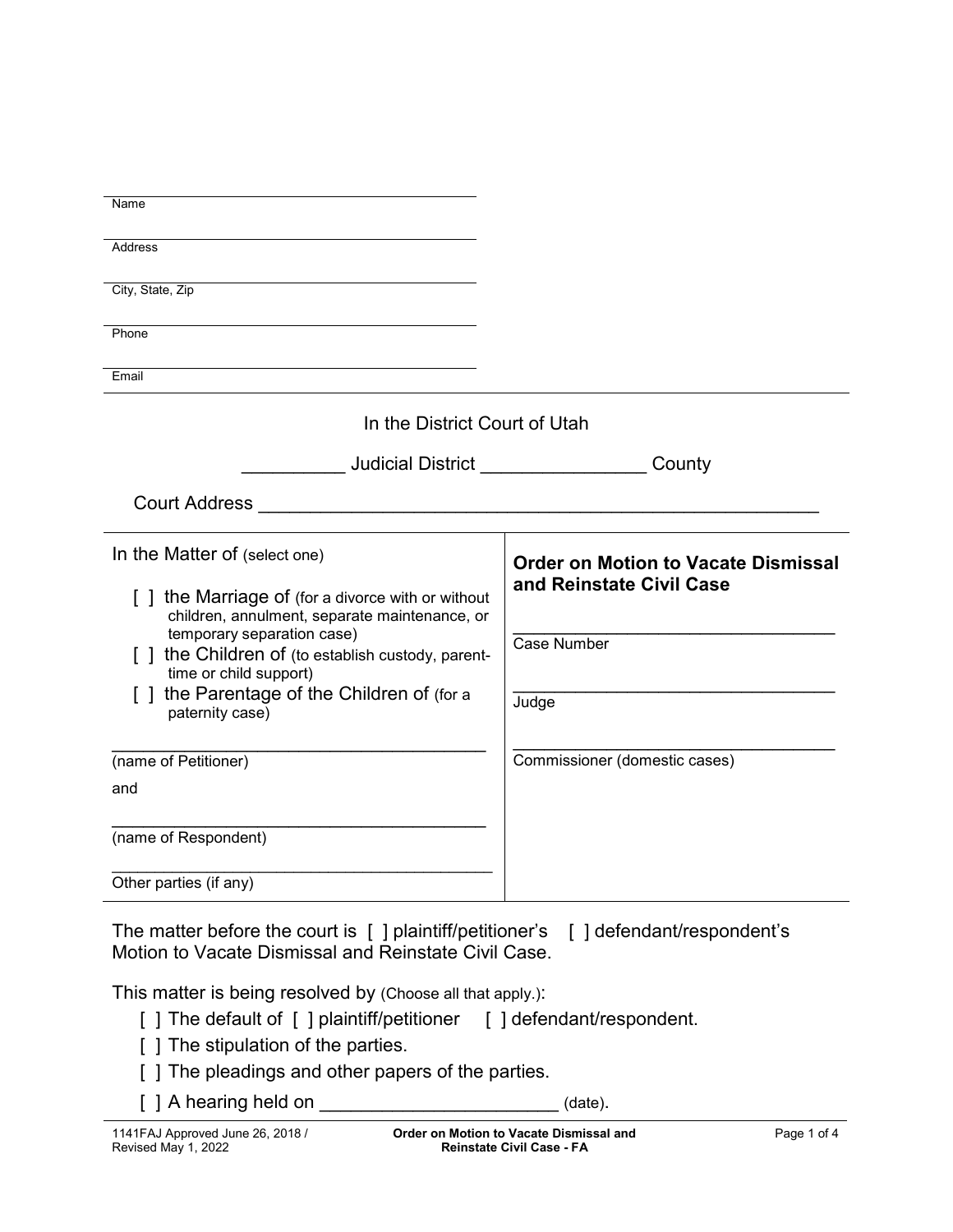Plaintiff/Petitioner

- [ ] was [ ] was not present.
- [ ] was represented by \_\_\_\_\_\_\_\_\_\_\_\_\_\_\_\_\_\_\_\_\_\_\_\_\_\_\_\_\_\_\_\_\_\_\_\_\_\_\_\_.
- [ ] was not represented.

Defendant/Respondent

- [ ] was [ ] was not present.
- [ ] was represented by \_\_\_\_\_\_\_\_\_\_\_\_\_\_\_\_\_\_\_\_\_\_\_\_\_\_\_\_\_\_\_\_\_\_\_\_\_\_\_\_.
- [ ] was not represented.

Having considered the documents filed with the court, the evidence and the arguments, and now being fully informed,

## **The court finds:**

- 1. There is:
	- [] not good cause to vacate the dismissal.
	- [ ] good cause to vacate the dismissal.

## **The court orders:**

2. The Motion to Vacate Dismissal and Reinstate Case is [ ] granted [ ] denied.

## 3. [ ] The

- [ ] plaintiff/petitioner
- [] defendant/respondent

must do the following by \_\_\_\_\_\_\_\_\_\_\_\_\_\_\_\_\_\_\_\_\_\_\_\_\_\_\_\_\_\_\_\_\_(date):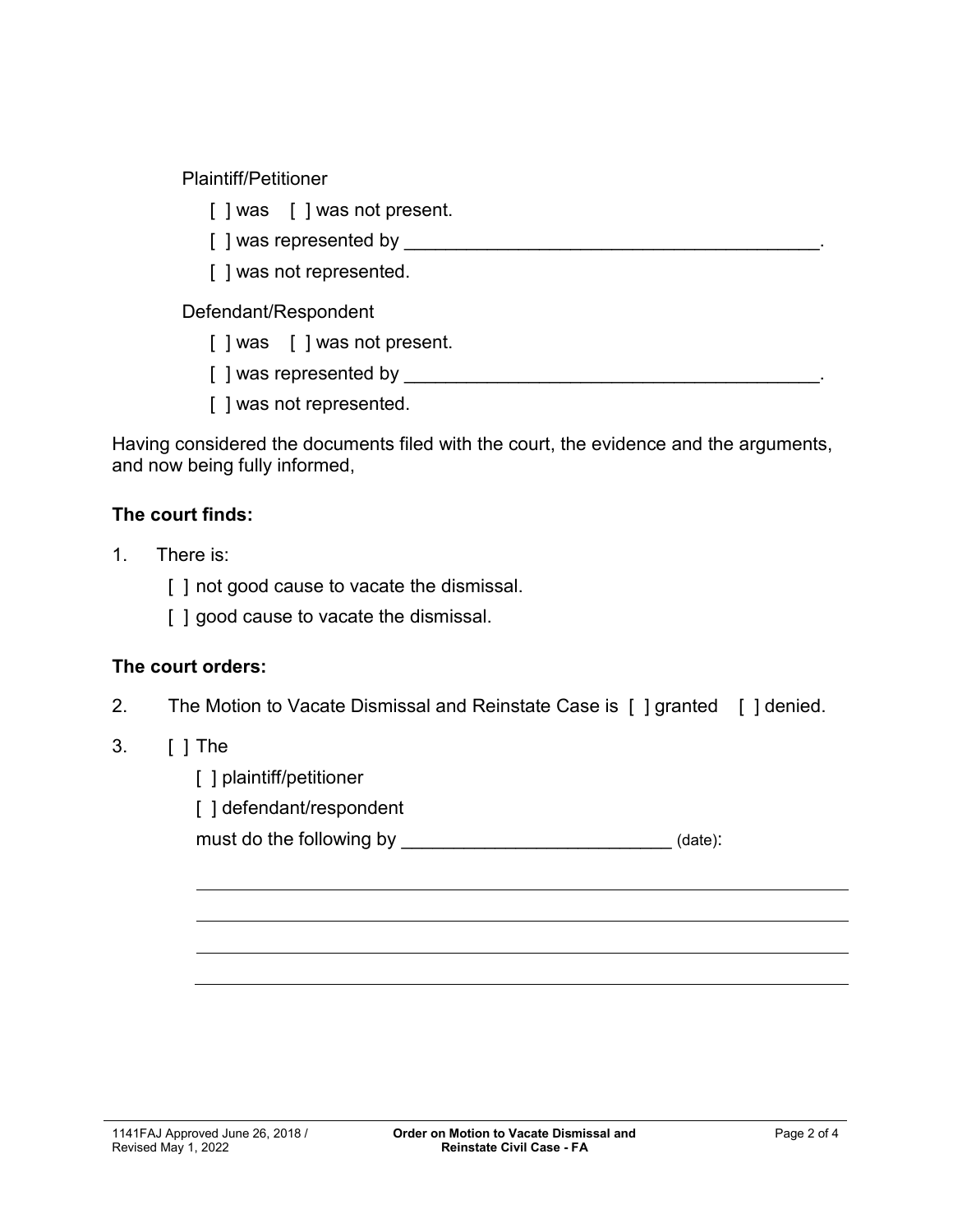| Date | Commissioner                                                                                                   | <u> 1980 - Andrea Andrew Maria (h. 1980).</u>                                                                          |
|------|----------------------------------------------------------------------------------------------------------------|------------------------------------------------------------------------------------------------------------------------|
| Date | Judge                                                                                                          | <u> 1989 - Johann Stoff, deutscher Stoffen und der Stoffen und der Stoffen und der Stoffen und der Stoffen und der</u> |
|      | Approved as to form.                                                                                           |                                                                                                                        |
| Date | Signature $\blacktriangleright$<br>Plaintiff/Petitioner, Attorney or Licensed<br><b>Paralegal Practitioner</b> |                                                                                                                        |
| Date | Signature $\blacktriangleright$<br>Defendant/Respondent, Attorney or Licensed<br><b>Paralegal Practitioner</b> |                                                                                                                        |

Commissioner's or Judge's signature may instead appear at the top of the first page of this document.